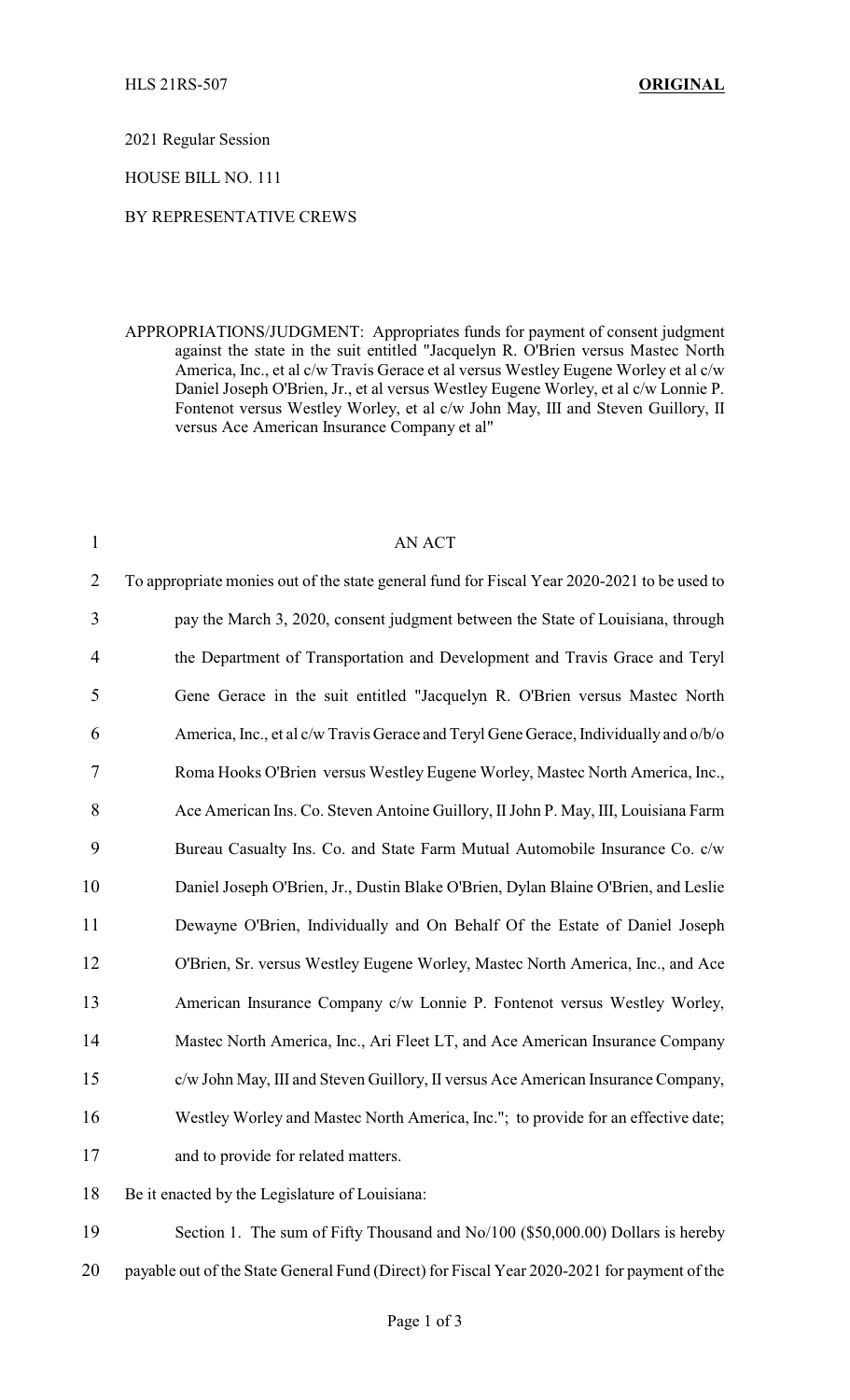## HLS 21RS-507 **ORIGINAL**

 March 3, 2020, consent judgment between the State of Louisiana, through the Department of Transportation and Development and Travis Grace and Teryl Gene Gerace in the combined suit entitled "Jacquelyn R. O'Brien versus Mastec North America, Inc., et al c/w Travis Gerace and Teryl Gene Gerace, Individually and o/b/o Roma Hooks O'Brien versus Westley Eugene Worley, Mastec North America, Inc., Ace American Ins. Co. Steven Antoine Guillory, II John P. May, III, Louisiana Farm Bureau Casualty Ins. Co. and State Farm Mutual Automobile Insurance Co. c/w Daniel Joseph O'Brien, Jr., Dustin Blake O'Brien, Dylan Blaine O'Brien, and Leslie Dewayne O'Brien, Individually and On Behalf Of the Estate of Daniel Joseph O'Brien, Sr. versus Westley Eugene Worley, Mastec North America, Inc., and Ace American Insurance Company c/w Lonnie P. Fontenot versus Westley Worley, Mastec North America, Inc., Ari Fleet LT, and Ace American Insurance Company c/w John May, III and Steven Guillory, II versus Ace American Insurance Company, Westley Worley and Mastec North America, Inc.", bearing Numbers 48068 Division "C", 48,279 Division "C", 48344 Division "D", 48,392 Division "D", and 48419 15 Division "D" on the docket of the 18<sup>th</sup> Judicial District Court, parish of Pointe Coupee, state of Louisiana.

 Section 2. A judgment may only be paid from this appropriation if it is final and shall be paid as to principal, interest, court costs, and expert witness fees as awarded in the judgment. If the provisions of the judgment conflict with the provisions of this Act, the provisions of the judgment shall be controlling. Any other provision of this Act not in 21 conflict with the provisions of a judgment shall control. Payment shall be made only after presentation to the state treasurer of documentation required by the state treasurer. Further, the judgment shall be deemed to have been paid on the effective date of this Act, and interest shall cease to run as of that date.

 Section 3. This Act shall become effective upon signature by the governor or, if not signed by the governor, upon expiration of the time for bills to become law without signature by the governor, as provided by Article III, Section 18 of the Constitution of Louisiana. If vetoed by the governor and subsequently approved by the legislature, this Act shall become effective on the day following such approval.